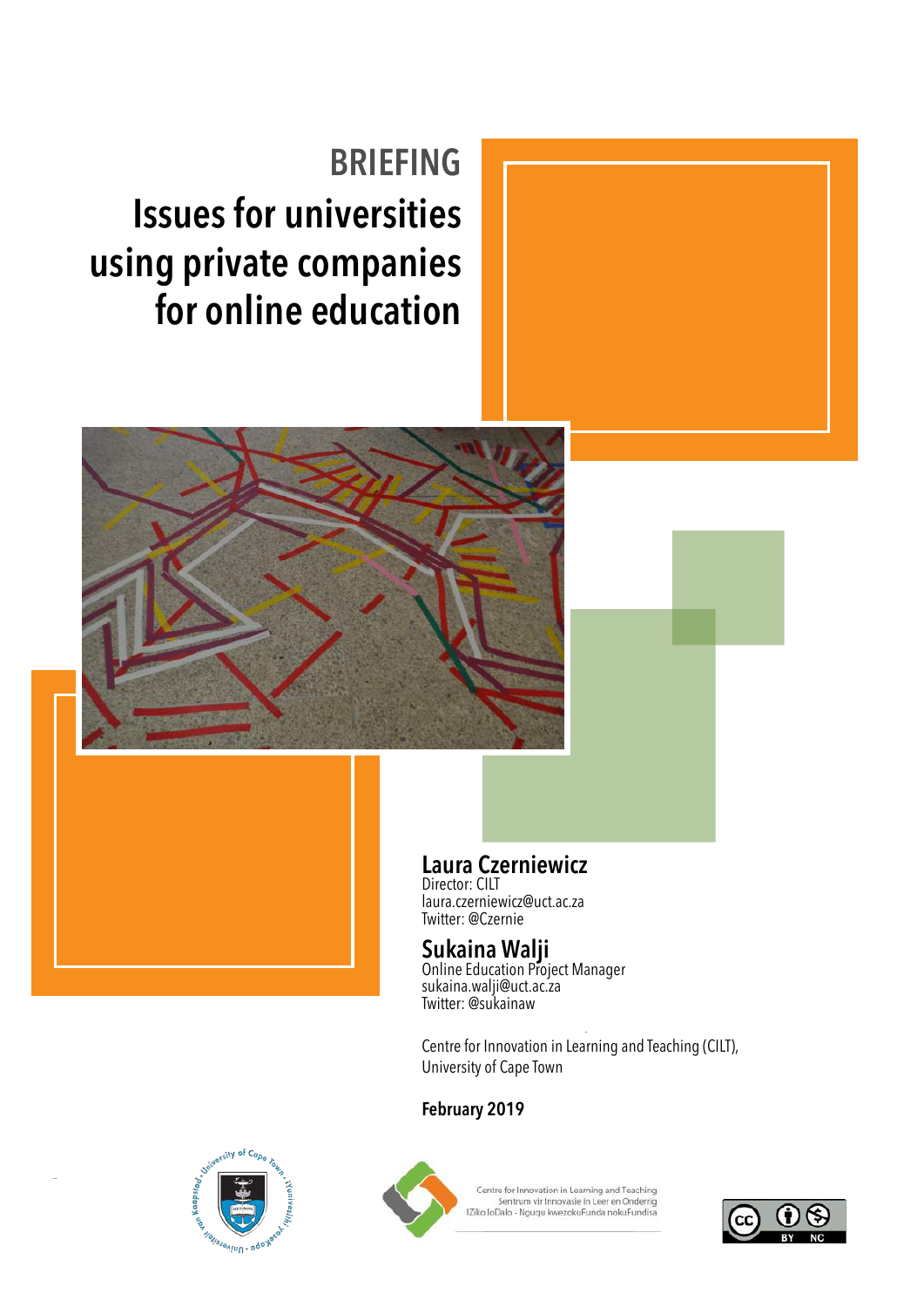# **CONTENT**

| Introduction                                                                                                      | 3  |
|-------------------------------------------------------------------------------------------------------------------|----|
| Why now $\sqrt{2\pi}$                                                                                             | 4  |
| The key players servicing higher education                                                                        | 5  |
| <b>Activities supporting online provision</b>                                                                     | 6  |
|                                                                                                                   | 8  |
| Scenarios for engaging with private companies                                                                     | 8  |
| Scenario 1. Partner with a 'multi service' Online Program Management<br>Company (OPM) for online degree provision | 8  |
| Scenario 2. Inhouse capacity with a fee for specific services                                                     | 9  |
| Institutional use cases                                                                                           | 11 |
| Next steps                                                                                                        | 11 |
|                                                                                                                   | 12 |

How to cite: Czerniewicz, L. & Walji, S. (2019). *Issues for universities using private companies for online education*. Cape Town: University of Cape Town. Retrieved from https://open.uct.ac.za/handle/11427/29813

*Front cover image: 'collaboration-trail ' by Briony Barr available at https://www.flickr.com/photos/brionybarr/34648053894/in/ photostream/ , licensed under a Creative Commons Attribution-NonCommercial-NoDerivs 2.0 Generic (CC BY-NC-ND 2.0)*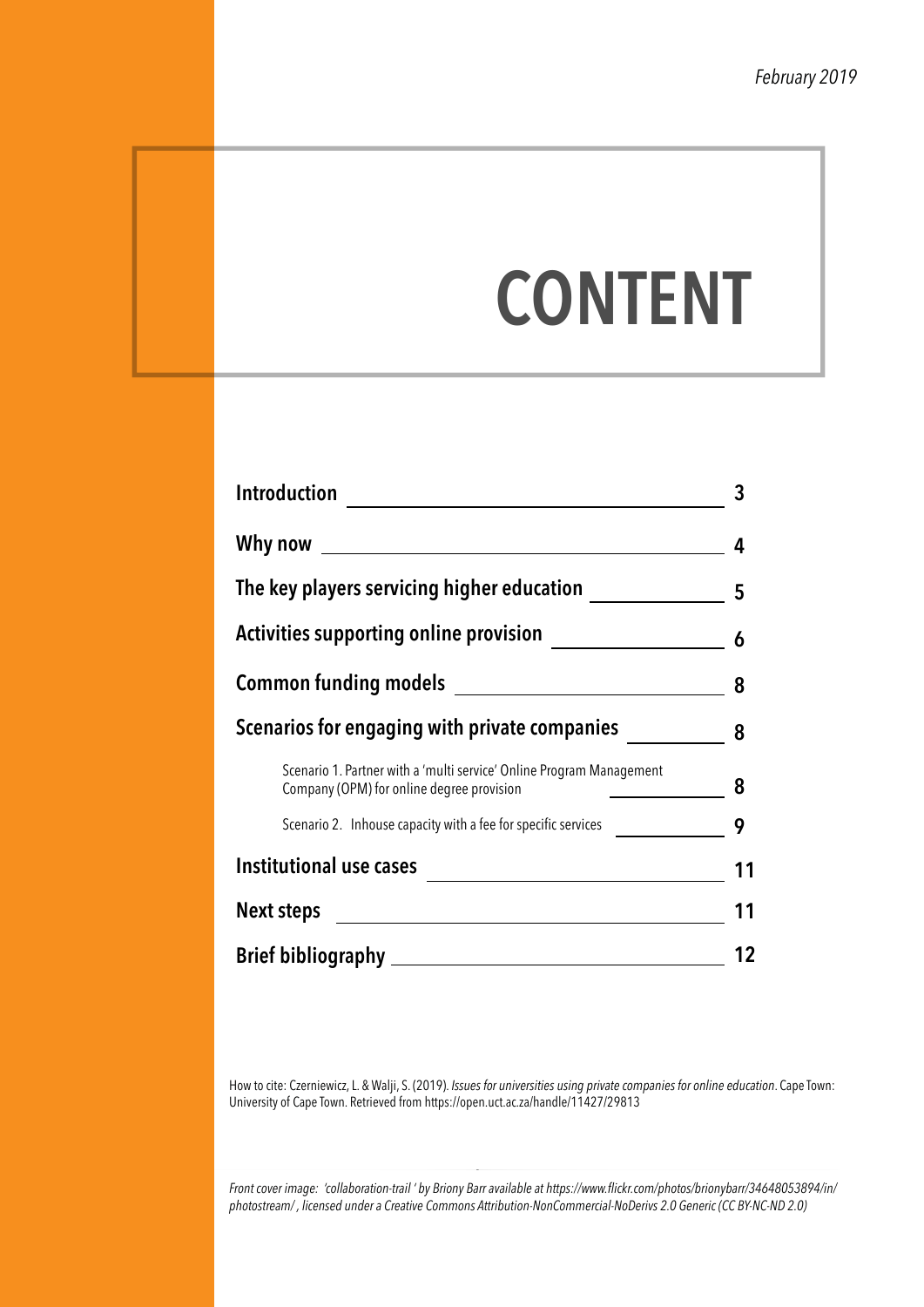## **INTRODUCTION**

This briefing is aimed at universities who are thinking of using - or already using - private companies to develop or expand their online programmes or courses. It raises the issues to be thought about and the implications of decisions made, and it considers the roles and relationships of the companies with the universities.

Many universities, both globally and locally are starting to expand their capacity for offering online programmes at both undergraduate and postgraduate levels, as well as to develop online and blended courses into qualifications. For most traditional universities, and even distance education institutions, this requires a new way of doing things. Such expansion requires additional capacity and investment for which private companies are making approaches and offering services. Capacity development can happen through largely in house growth, largely external provision, or - as is usually the case- through a mixture of both. The expansion of existing inhouse resources may include the employment and deployment of new staff, systems and tools while at the same time buying in quite specialist services, specifically those which are not core business. On the other extreme, additional capacity can be also achieved through engaging the services of a private company which specialises in servicing universities to develop, market and manage particular types of online programmes.

The services and arrangements between universities and companies can be arranged in two ways, either in terms of 'Fees for Services', where individual discrete services are provided, or they can be provided as a partnership venture with a revenue split, often referred to as a 'Full Service Revenue Model'. Companies providing such services and partnerships are known as Online Program Management companies (OPMs) and sometimes 'enablers' or 'edu-businesses'. For the purpose of this briefing, 'OPM' will be used.

While OPMs have been operational for the last ten years ([Lederman, 2015](https://www.insidehighered.com/news/2015/04/09/serial-entrepreneur-aims-reboot-online-learning-enabler-market/)), the past five years have seen an increasing interest (both from business sectors and universities globally) as well as rapid growth, acquisitions and the emergence of new and differentiated players [\(Hill, 2018](https://mfeldstein.com/online-program-management-market-landscape-s2018)), while experimentation with new models continues.

The focus on the role of private companies takes place against a broader backdrop where the nature of teaching and learning provision is being reshaped by forces including marketisation, digitisation, unbundling and austerity climates. Marketisation sees the introduction of market forces into academic practices and processes. Digitisation sees networked technologies infiltrate all aspects of the university including teaching and learning models. Unbundling is the process of disaggregating educational provision into its component parts likely for delivery by multiple stakeholders. This usually results in rebundling, often using digital approaches (see [Czerniewicz and Morris 2017](https://unbundleduni.com/)) . The austerity climate has arisen as nearly globally there has been reduced state spending on higher education, push back from students regarding fee increases and the resultant pressure on universities to generate additional income. At the same time, teaching and learning is under pressure to change through a curriculum transformation imperative in many places and widespread pressure for more flexible provision.

This changing terrain opens up a number of issues and questions, such as

- To what extent and at which point do new arrangements with private companies change the nature of teaching and learning itself?
- When does a company stop being simply a supplier? What is the difference between a supplier and a partnership? What is the nature of the influence from the strategic partnership over academic teaching and learning as well as the university's brand and mission?
- What are the implications of working with a multiplicity of companies (in terms of governance, prioritising, selecting) given there have been very few such arrangements to date (largely textbooks and technology)?
- How can fully online and blended learning be differentiated? What are the implications of these differences for new arrangements?
- Where is the line between core business and third stream income?
- What are the implications of having to serve the needs of both traditional students and new student groupings (in terms of infrastructure, brand, focus etc)?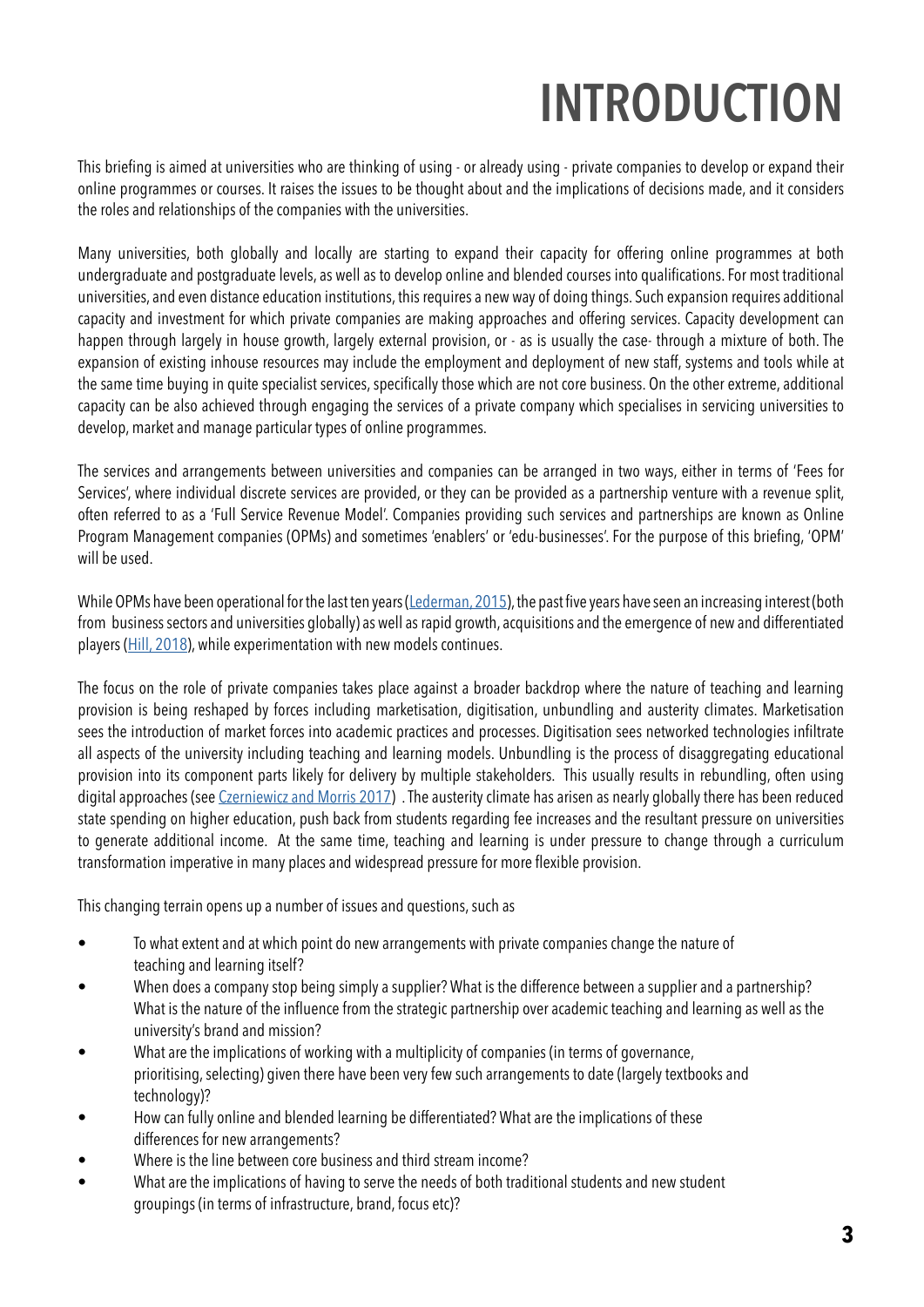The purpose of this briefing is to inform institutional strategists and role players about this emergent and changing landscape, its complexity and the concomitant issues to facilitate discussions and enable decision making.

## **WHY NOW**

There are both 'push' and 'pull' imperatives at play at present which makes it necessary to achieve clarity on how and in what ways an institution chooses to expand into the formal online education space to offer credit bearing qualifications using blended and online education.



*Permission was given by the author to use Figure 1 in a CC BY-NC publication.*

On the 'push' side many institutions globally are receiving overtures for business ventures and partnerships from private companies who see higher education provision as a business opportunity. Worldwide, online higher education is a market of interest to venture capitalists, investors and service providers. These overtures require strategic and informed responses. There is also some evidence of a 'push' element from students who are interested in flexible study options from institutions with a credible brand.

On the 'pull' side, an institution may have several reasons for wanting to expand online education provision both for fully online 'distance' provision as well as supporting on-campus blended and online models. These include:

For the university

- Opportunities to increase access and reach (scale)
- Opening up new opportunities for greater social responsiveness
- Potential for third stream income
- Prestige and to maintain /gain a competitive edge in this emerging sector
- Awareness of the offerings of other equivalent universities
- Improvement and innovations in teaching and learning

For teaching and learning units within universities

- The need to improve current skills and capacity to support existing initiatives
- The opportunity for innovation in pedagogy for both online and on-campus students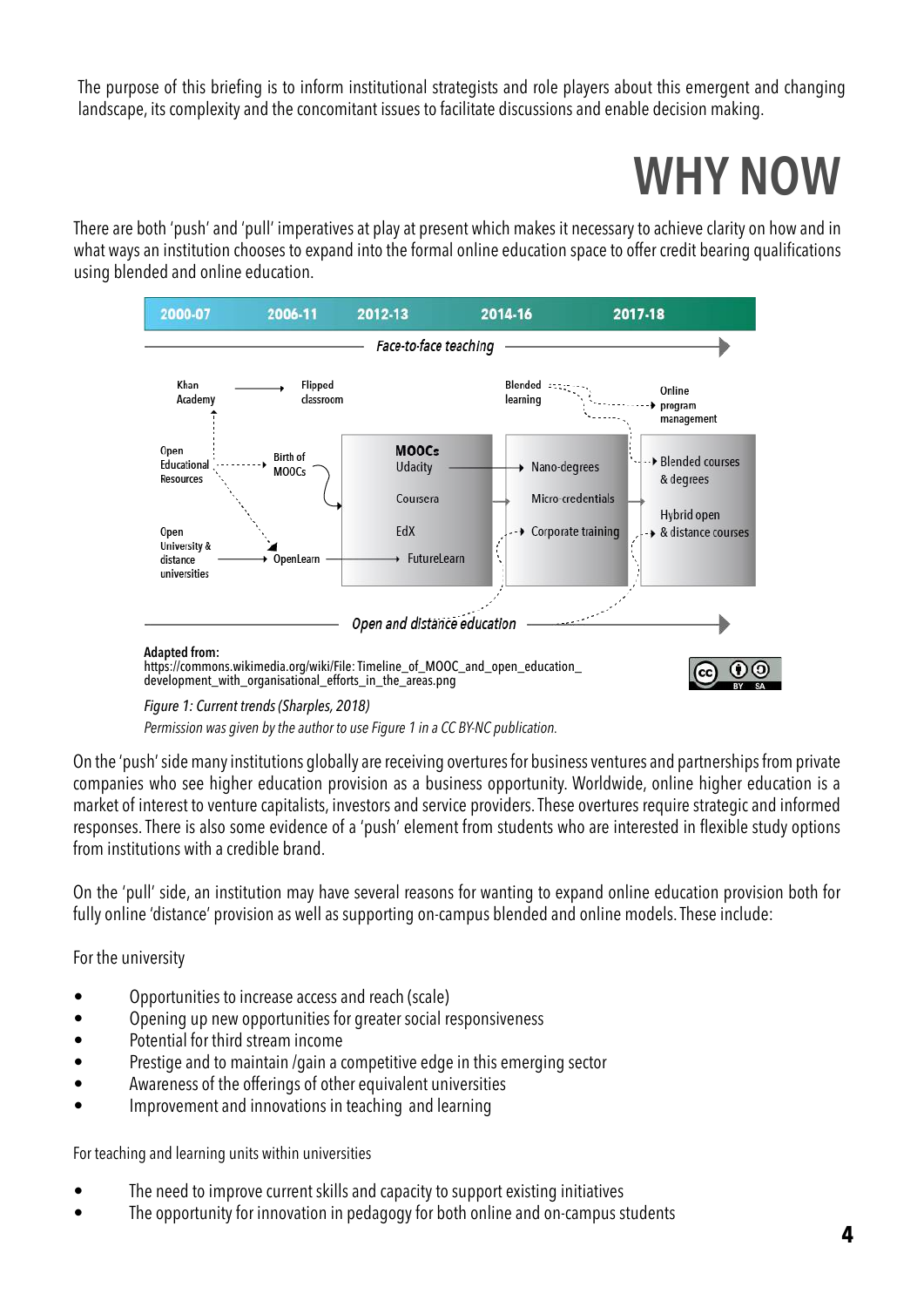In addition to the opportunities, the lived experience of early pioneers who have or are offering formal online education programmes has revealed that an institution's current systems are not always conducive to an optimal experience - for both students and staff. Layering online programmes onto a university's current systems requires systemic changes or improvements to functions such as student admissions, e-assessment or fees governance, as well as setting up of new functions such as centralised student helpdesks. For many institutions, early experimentation suggests there needs to be a substantive overhaul of the existing infrastructure and services to support online education.

### **THE KEY PLAYERS SERVICING HIGHER EDUCATION**



*Figure 2: Online Program Market Management Landscape* Source: Online Program Management: Spring 2018 view of the market landscape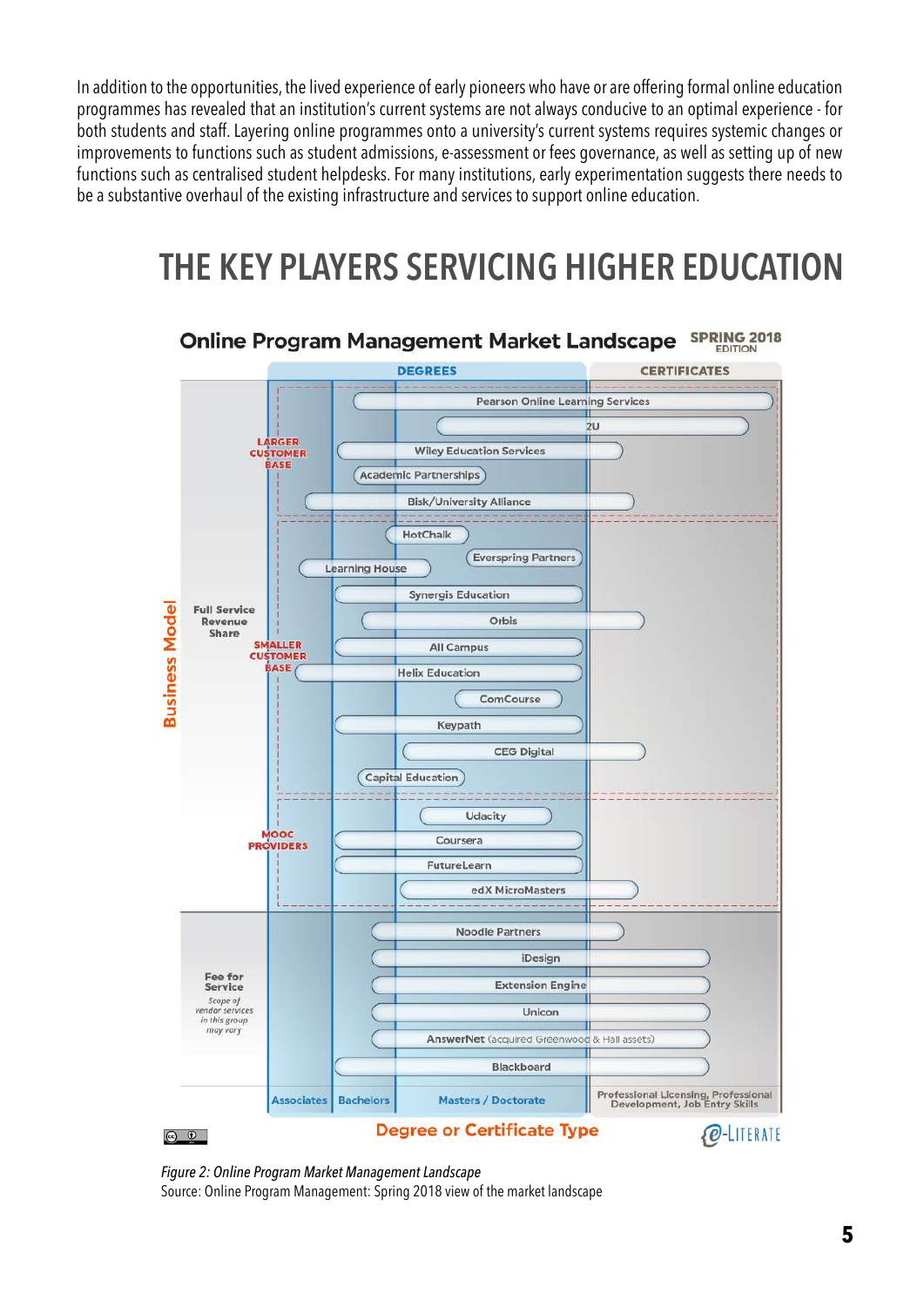Figure 2 provides an overview of the companies providing services to higher education institutions, by size of customer base and business model mainly in the US although some operate globally. While the Full Service Revenue Share model is well known and understood, there has been a recent trend towards fee for services models ([Kronk,](https://news.elearninginside.com/opm-market-slowly-shifting-cost-sharing-model/)  [2018](https://news.elearninginside.com/opm-market-slowly-shifting-cost-sharing-model/)) and the entry of MOOC providers offering various OPM services [\(Lederman, 2018\)](https://www.insidehighered.com/digital-learning/article/2018/03/06/coursera-purveyor-moocs-bets-big-university-degrees). There are also a number of overlaps with provision for on-campus and blended learning (as well as fully online providers). The marketplace is becoming crowded and complex to navigate [\(Feldstein, 2018](https://mfeldstein.com/opms-are-a-subset-of-a-bigger-market/)).

While the United States was the initial base and focus of the OPMs, many of these companies are now looking at global markets including emerging markets given growing connectivity and increased competition in established markets. A number of companies already operate locally offering services and partnerships for the full continuum of online courses: MOOCs, online short courses and online degrees, while other companies provide services for on campus learning technologies such as learning management systems.

## **ACTIVITIES SUPPORTING ONLINE PROVISION**

As courses and programmes become more blended and fully online, new roles and needs have come into being in order for these changed forms of teaching to take place, and often it is these new roles and services that OPMs offer ([Walji,](https://unbundleduni.com/2017/09/28/emergence-and-role-of-private-providers-in-the-south-african-higher-education-landscape/) [2017](https://unbundleduni.com/2017/09/28/emergence-and-role-of-private-providers-in-the-south-african-higher-education-landscape/)). Figure 3 show the activities that are needed for these types of digitally-mediated provision. These activities can be undertaken in-house, or they can be unbundled, and be bought in singly or as a 'package'.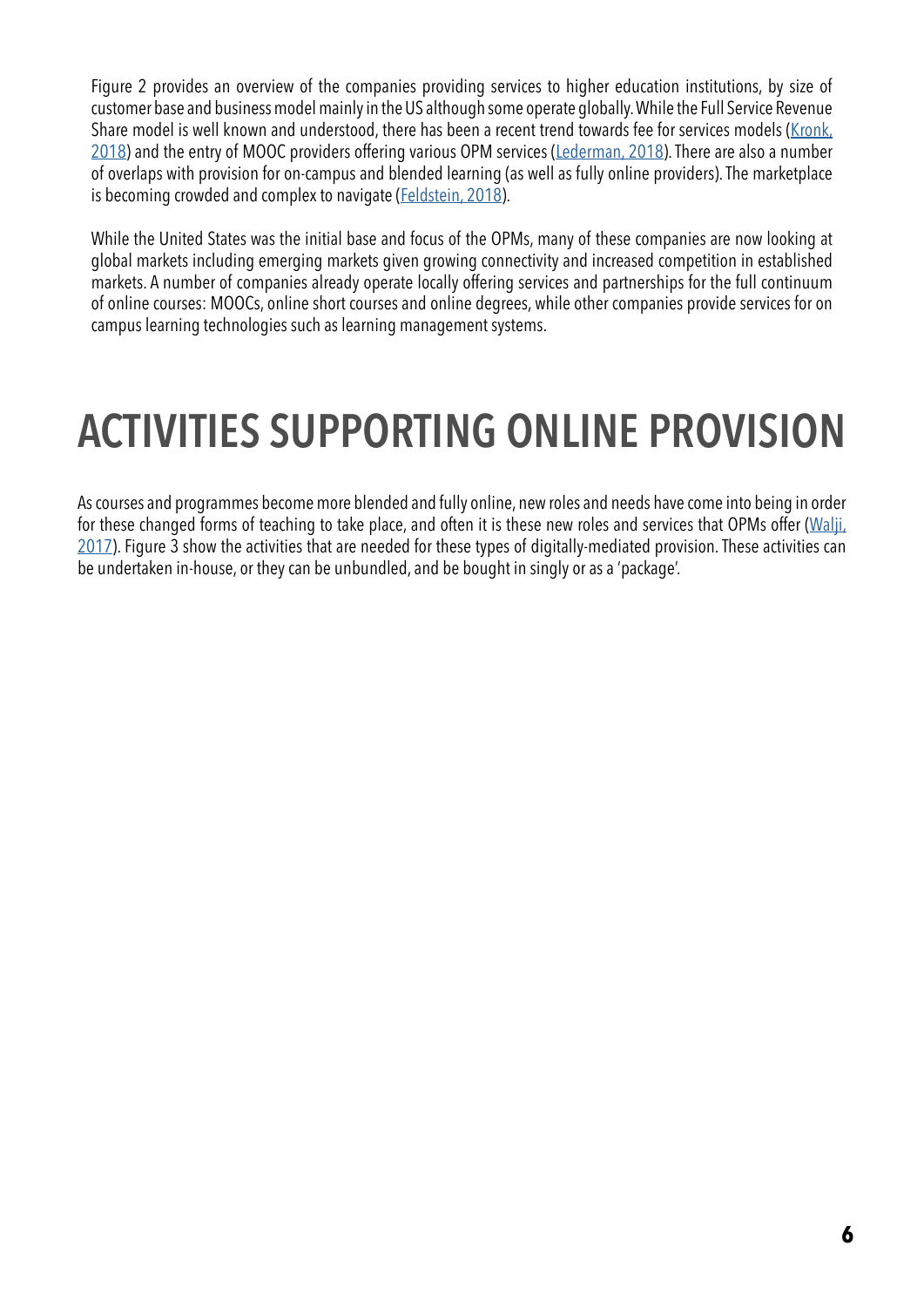

*Figure 3: Online education programme and course unbundled services* Source:Walji, Morris & Czerniewicz, 2017 CC-BY [https://unbundleduni.com/2017/09/28/emergence-and-role-of-private-providers-in-the](https://unbundleduni.com/2017/09/28/emergence-and-role-of-private-providers-in-the-south-african-higher-education-landscape/)[south-african-higher-education-landscape/](https://unbundleduni.com/2017/09/28/emergence-and-role-of-private-providers-in-the-south-african-higher-education-landscape/)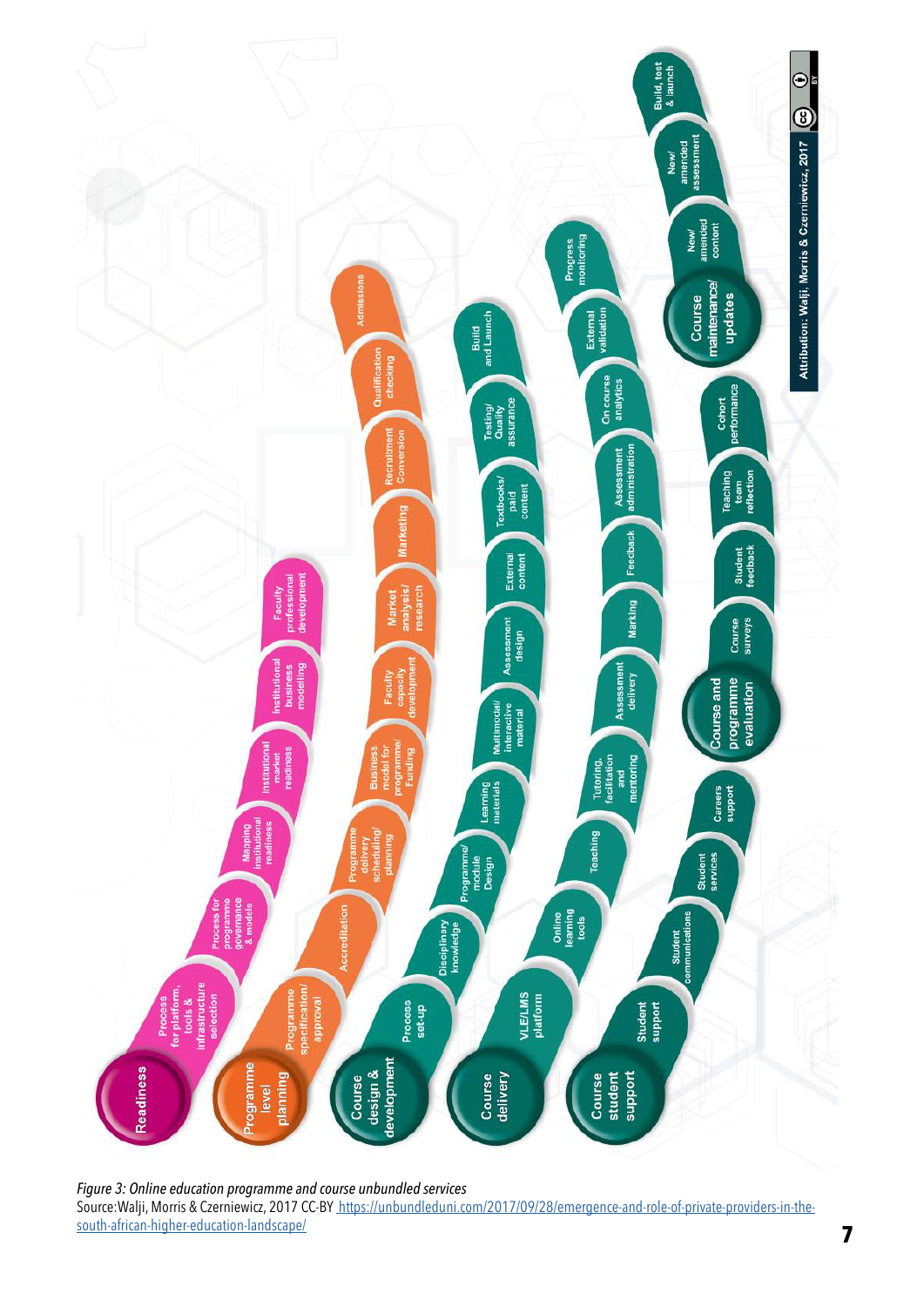Activities which are often bought in as a single service include, for example, online tutoring, or online proctoring. These may be paid for through fees or licences per unit. 'Multi package' services may include a combination of, for example, market research, marketing, recruitment, applications, learning design and student support. These 'package' deals are paid for through revenue shares of varying sizes. These are the kinds of offerings from companies such as 2U and Academic Partnerships.

## **COMMON FUNDING MODELS**

The diagram below illustrates three common funding models for an institution to resource online education. Note that there is a continuum between these and various combinations may be possible.



*Figure 4: Common funding models for resourcing online education*

### **SCENARIOS FOR ENGAGING WITH PRIVATE COMPANIES**

While three funding models are outlined in Figure 4, in effect it is extremely unlikely that any university will do everything in-house and there are two models that involve institutions having some sort of relationship with a private company. These options articulate different relationships with private companies with different consequences.

#### **Scenario 1. Partner with a 'multi service' Online Program Management Company (OPM) for online degree provision**

These arrangements are based on a variety of profit-sharing models between the university and the private company. The company invests upfront in certain programmes it believes are marketable. Profits are split later.

For an institution, with currently limited inhouse capacity for full online degrees, this would mean using an OPM partner to enable the development of new online degrees.

The implications of this option are spelt out below.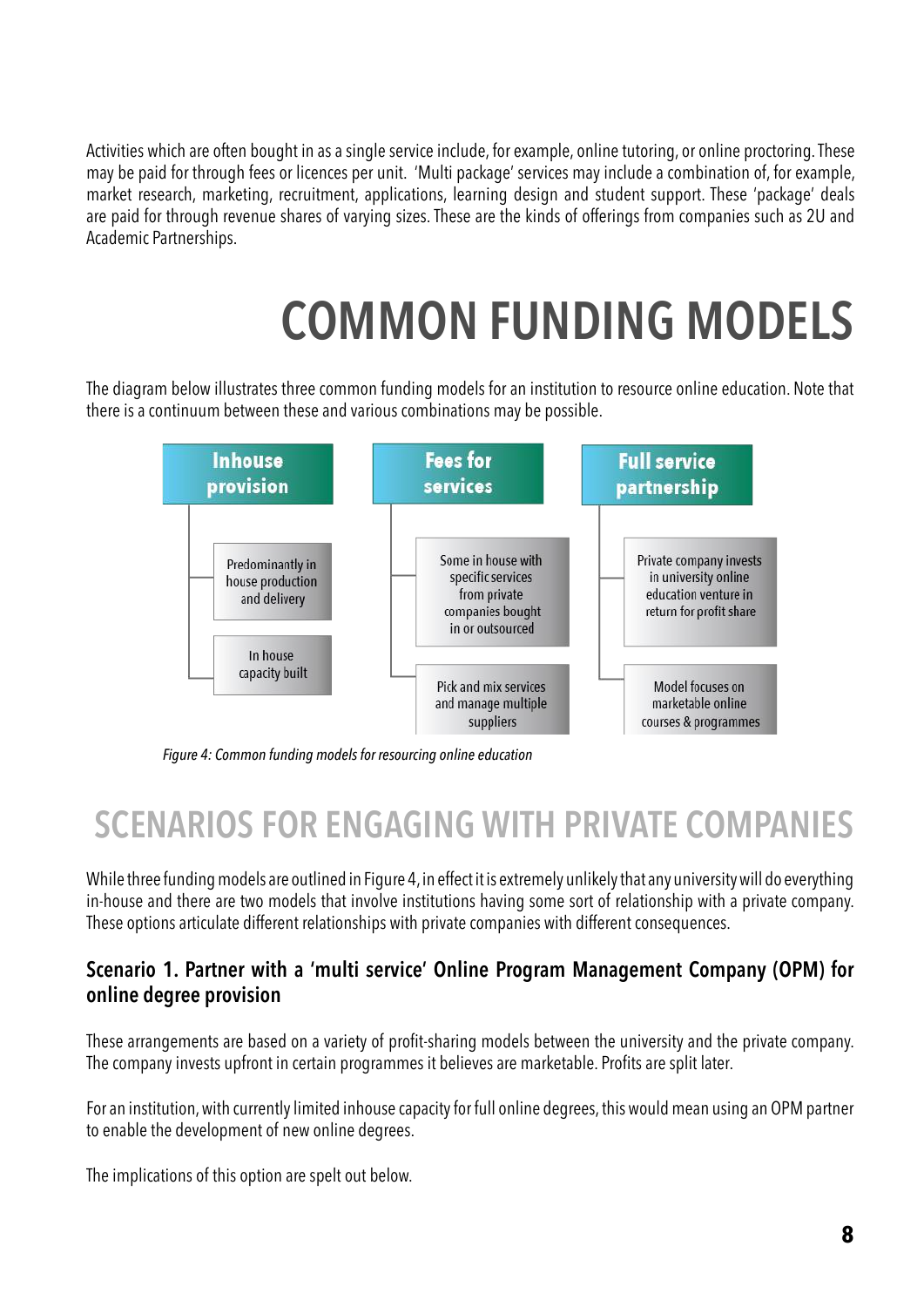| <b>Strengths</b>                                                                                                                                                                                                                                                                                                                                                                                                                                                                                                                                                                                                                                                                                                                      | <b>Weaknesses</b>                                                                                                                                                                                                                                                                                                                                                                                                                                                                                                                                                                                                                                                 |
|---------------------------------------------------------------------------------------------------------------------------------------------------------------------------------------------------------------------------------------------------------------------------------------------------------------------------------------------------------------------------------------------------------------------------------------------------------------------------------------------------------------------------------------------------------------------------------------------------------------------------------------------------------------------------------------------------------------------------------------|-------------------------------------------------------------------------------------------------------------------------------------------------------------------------------------------------------------------------------------------------------------------------------------------------------------------------------------------------------------------------------------------------------------------------------------------------------------------------------------------------------------------------------------------------------------------------------------------------------------------------------------------------------------------|
| Private company brings monetary investment<br>Sharing of risk of investment<br>Operations at scale<br>Partners' existing networks may be leveraged                                                                                                                                                                                                                                                                                                                                                                                                                                                                                                                                                                                    | Inflexible business model based on 'one size<br>approach'<br>Locked in long term contracts/agreements<br>(generally 7-10 years)<br>Partner informs/vetos which degrees to put online<br>for marketability, cherry picking and lack of<br>flexibility<br>No cross-subsidisation opportunities<br>'Giving away' of profits (50-80% typically to<br>$\bullet$<br>partner) or split of fee income<br>Inefficiencies of working in distributed sites<br>$\bullet$<br>Lost opportunity to grow in house expertise and<br>$\bullet$<br>potential loss of IP<br>Less opportunity for sharing learning across<br>continuum of fully online, blended and oncampus<br>models |
| <b>Opportunities</b><br><b>Threats</b>                                                                                                                                                                                                                                                                                                                                                                                                                                                                                                                                                                                                                                                                                                |                                                                                                                                                                                                                                                                                                                                                                                                                                                                                                                                                                                                                                                                   |
| Possible speed to market and agility<br>Commercialisation of teaching and learning<br>Reputational risk of association with a partner (in<br>Company presumably has skills sets which<br>$\bullet$<br>university does not<br>light of negative news)<br>Possible to later build or bring services inhouse<br>Brand dilution of 'academic enterprise'<br>with capacity built from working with a partner<br>Lose control of 'core business'<br>$\bullet$<br>Even if there is inhouse capacity, allows<br>Could serve 'privileged' students who are deemed<br>٠<br>experimentation with a different platform or new<br>marketable.<br>markets<br>Reputational risk of perception of 'outsourcing'<br>$\bullet$<br>teaching and learning |                                                                                                                                                                                                                                                                                                                                                                                                                                                                                                                                                                                                                                                                   |

Globally universities are forming OPM partnerships for a select number of degrees. While some are using OPMs as a way to enter the online degrees market, some better known universities have already invested in a well developed in-house capacity for the majority of their online degrees and oncampus provision, but have chosen to enter a partnership for one or select number of potentially profit making programmes.

### **Scenario 2. Inhouse capacity with a fee for specific services model**

This arrangement develops in-house capacity while identifying particular services that a private company offers on a fee for service model to support online provision. In effect it combines two possible funding models as in Figure 4. This option involves upfront payment and the institution keeps all the profits. There are numerous examples of this with Noodle Partners and Proversity being two such examples.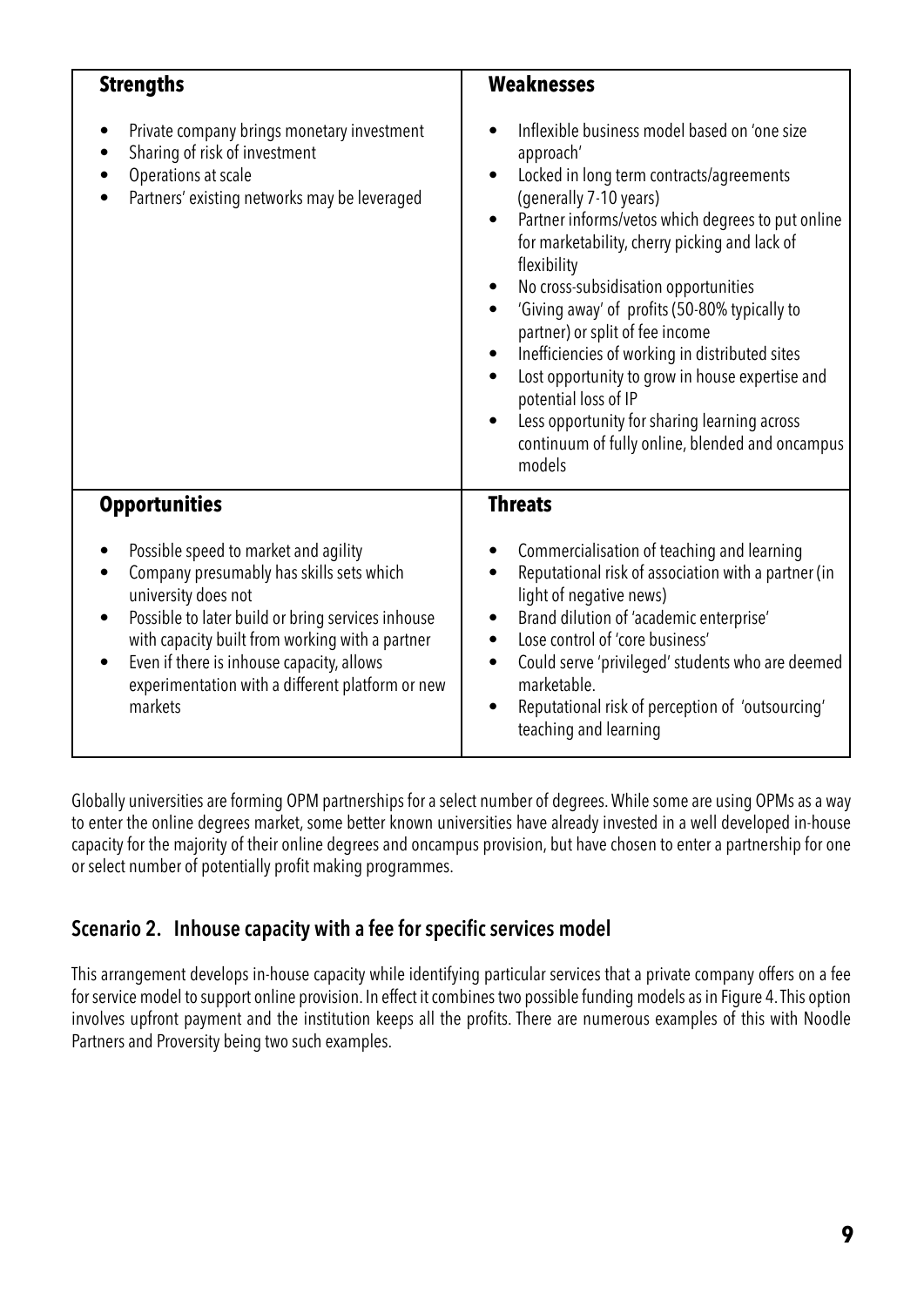The implications of this option are spelt out below.

| <b>Strengths</b>                                                                                                                                                                                                                                                                                                                                                                                                                                                                                                            | <b>Weaknesses</b>                                                                                                                                                                                                                                                                                                                                                                                                                 |
|-----------------------------------------------------------------------------------------------------------------------------------------------------------------------------------------------------------------------------------------------------------------------------------------------------------------------------------------------------------------------------------------------------------------------------------------------------------------------------------------------------------------------------|-----------------------------------------------------------------------------------------------------------------------------------------------------------------------------------------------------------------------------------------------------------------------------------------------------------------------------------------------------------------------------------------------------------------------------------|
| Flexible - can respond to market changes and pick<br>multiple suitable suppliers<br>Agile - no long term locked in agreements and can<br>$\bullet$<br>change suppliers<br>Building on existing inhouse capacity (using what<br>has already been developed)<br>Clearer control for the university for decisions<br>including which programmes to put online<br>University keeps the profits<br>Brand integrity (services are typically 'white<br>labelled')<br>Better integration between face-to-face and online<br>systems | University takes all financial risk while relying on<br>providers for key services<br>Investment carries risk given market is emergent.<br>$\bullet$<br>More effort to manage multiple relationships and<br>$\bullet$<br>quality assurance<br>Individual unbundled services may be more<br>$\bullet$<br>difficult to find<br>Significant upfront investment required for<br>$\bullet$<br>inhouse capacity and paying for services |
| <b>Opportunities</b><br>University can reinvest all profits<br>Learning and infrastructure that is built applied<br>to oncampus/blended support - leverage<br>investment more broadly.<br>Supports core institutional mission                                                                                                                                                                                                                                                                                               | <b>Threats</b><br>Substantial additional strain on existing systems<br>(Human Resources, Finances etc)<br>Need to develop new functions, skills - marketing,<br>٠<br>student support/retention<br>Length of time to develop systems and capacity<br>$\bullet$<br>may delay getting into the competitive market<br>space<br>Losses not shared                                                                                      |

Many universities are probably already using a fees for services model for a number of services to support current models of teaching and learning; such services might include plagiarism software, online proctoring or cloud-based Learning Management Systems.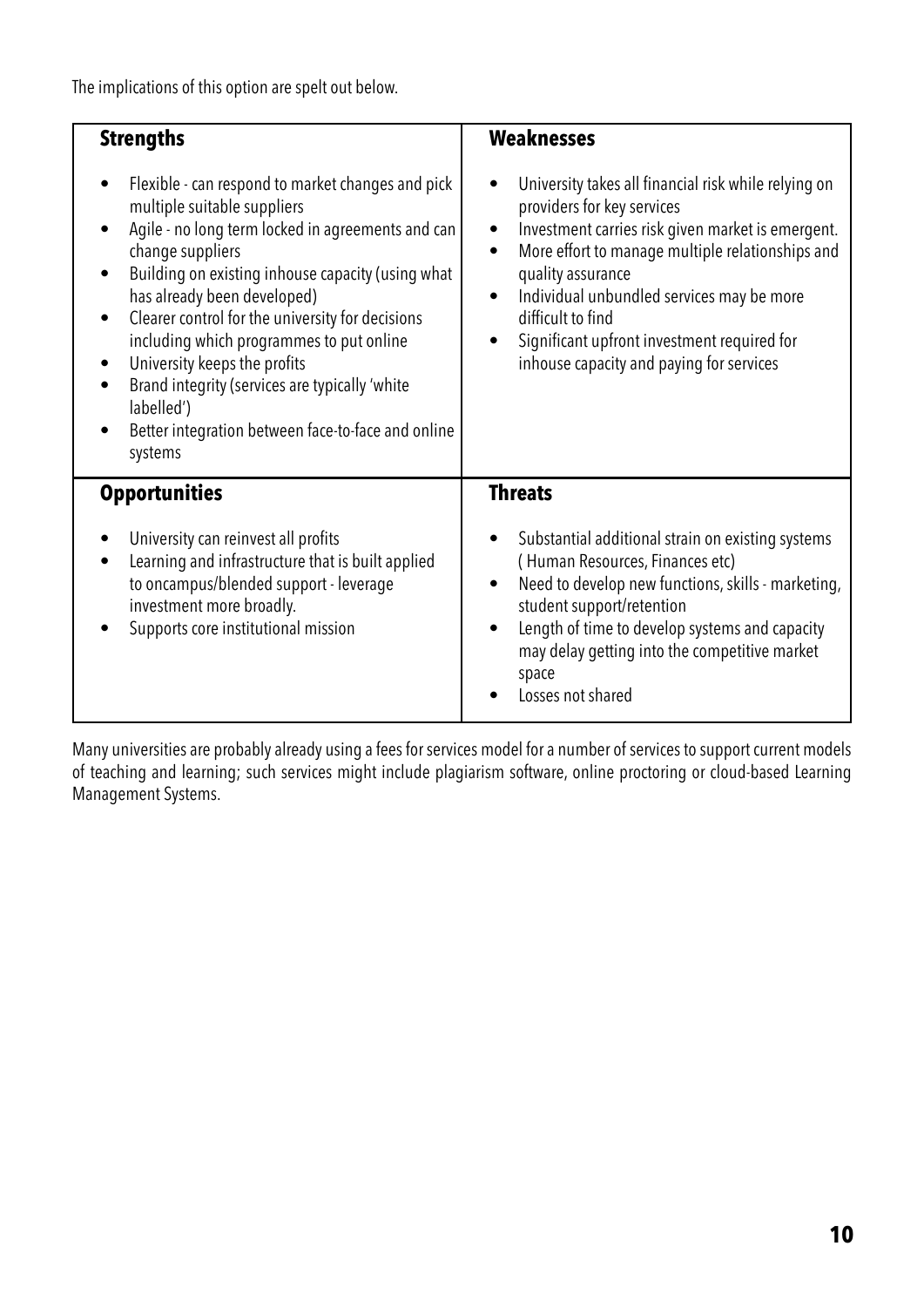## **INSTITUTIONAL USE CASES**

While different institutions are considering arrangements with OPMs, it seems that there is some differentiation based on the nature of an institution and its purpose. Below are some broad trends that may inform institutional decision-makers especially in terms of understanding the motivations of an OPM offer or business model.

#### **A research-intensive campus based university**

This category of university is often the target of an OPM's approaches based on the desirability of a high global ranking and the marketable brand of an online degree through that university. This type of institution, usually residential, is likely to have had little experience with online learning and teaching given the focus on research as 'core business'. They may want to separate out an online degrees initiative from perceived 'core business'.

### **A teaching-focussed or comprehensive institution**

While rankings may not be as prominent a factor for an OPM's interest, there may be alignment between a teaching-focussed institution's desire to expand the opportunity and flexibility for students to study online given this is core business and an OPM's desire to expand into new markets and develop new types of degrees attuned to professionals.

### **A distance education provider**

Open and Distance Learning (ODL) universities - especially in the Global North - have been moving into offering online options for distance education. This is due to increased access as well as in response to students being increasingly digitally-enabled and in response to competition from non ODL universities offering online qualifications. However Global South ODL universities are likely to be in a more tentative space given the student cohorts they serve, which often still depend on physical materials and lack reliable internet connectivity. Here relationships with OPMs are emergent.

## **NEXT STEPS**

It is clear that the landscape for how online education is provisioned is extremely emergent and that there is jostling for space and consolidation as universities look to private companies to assist in expanding their capacity for online learning. There do seem to be some trends including the shift to fees-for-services and ostensible desire for inhouse capacity building (Kim, 2018) and multiple OPM use, such as using a traditional OPM and a MOOC provider. The OPM industry is consolidating and calls for self-regulation and critical appraisal are growing more insistent [\(Kim, 2019](https://www.insidehighered.com/digital-learning/blogs/technology-and-learning/need-values-based-case-opms)).

Decision-makers for universities going forward need to consider both global trends and local contexts and be guided by strategic priorities. There needs to be an alignment between the option(s) selected, their strategic priorities and vision, as well as the extent to which online learning is considered to be core business. In all cases, there is a requirement for institutional investment; what differs is the amount of upfront investment, the amount of profit sharing palatable to the institution and the importance of inhouse capacity building. While decisions are financial, at the end of the day they need to be aligned to the principles and values of the university.